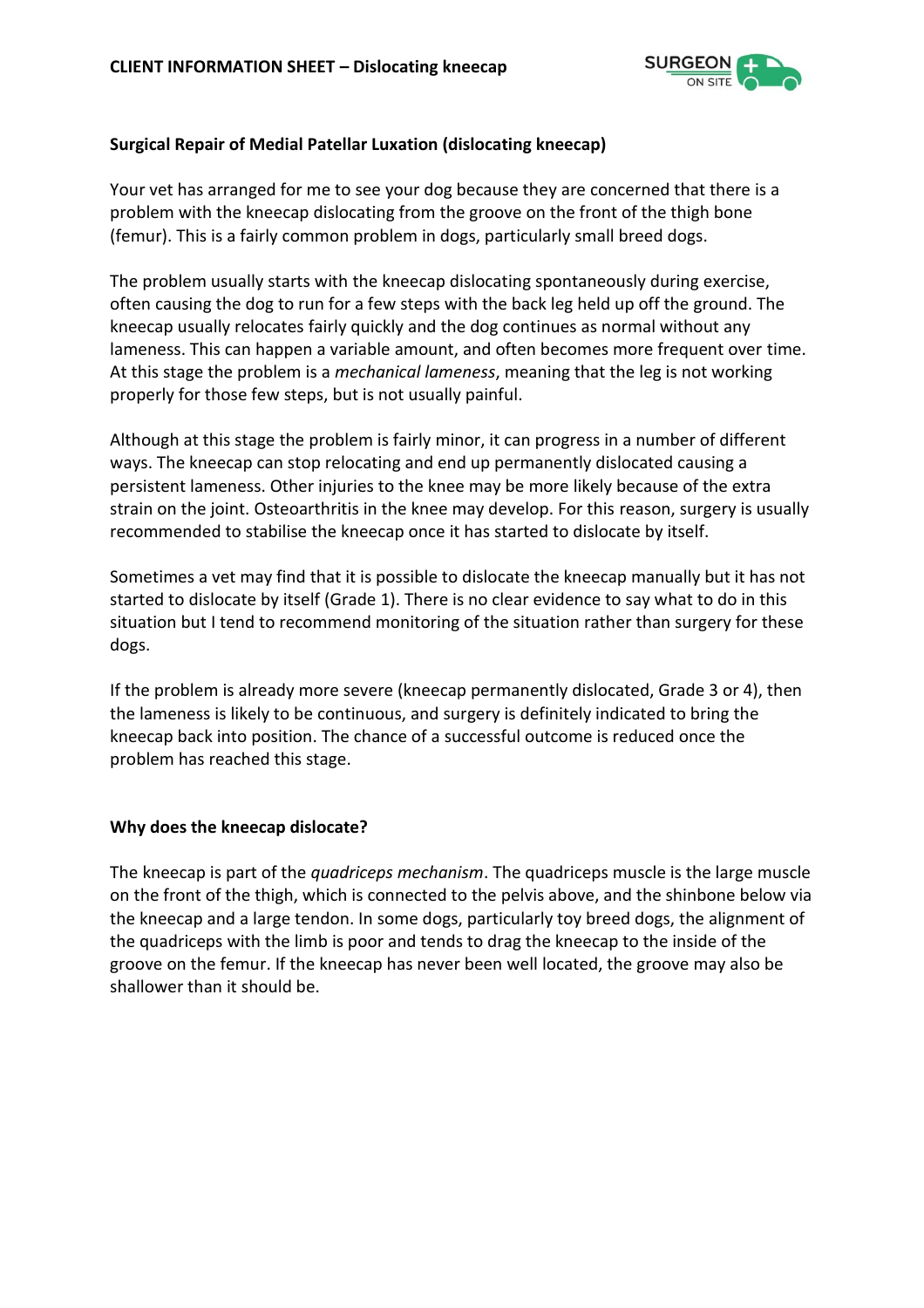

# **The Operation**

Your practice will make arrangements with you to drop your pet off on the day of the surgery. Please don't give breakfast on the morning of the procedure. If they are receiving pain relief, they can have their pain relief the night before the operation, but if you normally give it in the morning then please don't give it on the day. Please let the nurse/vet admitting your dog know when they last had pain relief, and also if you will need a further supply of any medication. I will probably not meet you in person on the day of the procedure, but I will speak to you by phone if possible. If you have any questions based on the information in this sheet, then please feel free to ask me then. When I arrive at the practice, I will examine your dog and confirm the diagnosis and plan for surgery. If for any reason we need to alter the plan, I will contact you to discuss it.

Your dog will be mildly sedated to minimise stress, and then anaesthetised. Your dog's leg will be prepared for surgery. The leg will be shaved from hip to toe to give us a large clean zone to minimise the risk of infection.

The operation consists of three parts. The groove that the kneecap should run in is deepened (sulcoplasty), the point of attachment of the kneecap tendon is moved slightly to improve the alignment of the quadriceps muscle (tibial tuberosity transposition) and the tissues to the side of the knee are tightened to pull the kneecap over in the right direction (lateral imbrication). In some cases, if the tissues on the other side of the knee are very tight they may need to be cut to allow the kneecap to move over (medial release). The tibial tuberosity is secured with one or two pins depending on the size of your dog. These pins will probably remain in place for life. Occasionally if they cause a problem once the area is healed, they may need to be removed. Once these procedures have been completed the surgical site will be closed. In most cases there will be no skin stitches visible – all the stitches will be under the skin and dissolving.

In most cases your dog will be discharged from the practice the evening of the procedure. You will receive a printed discharge note from me which will give details of the procedure, medication and instructions for exercise. Your dog will receive an injection of painkiller immediately before going home and you will also generally have some further pain relief to give at bedtime. Nonetheless, on the night after a major operation like this you may find your pet is restless or agitated. You should make sure that you know how to contact your practice's out-of-hours service and also where you would need to go if your dog needed to be checked over, bearing in mind that this may not be at your usual practice premises.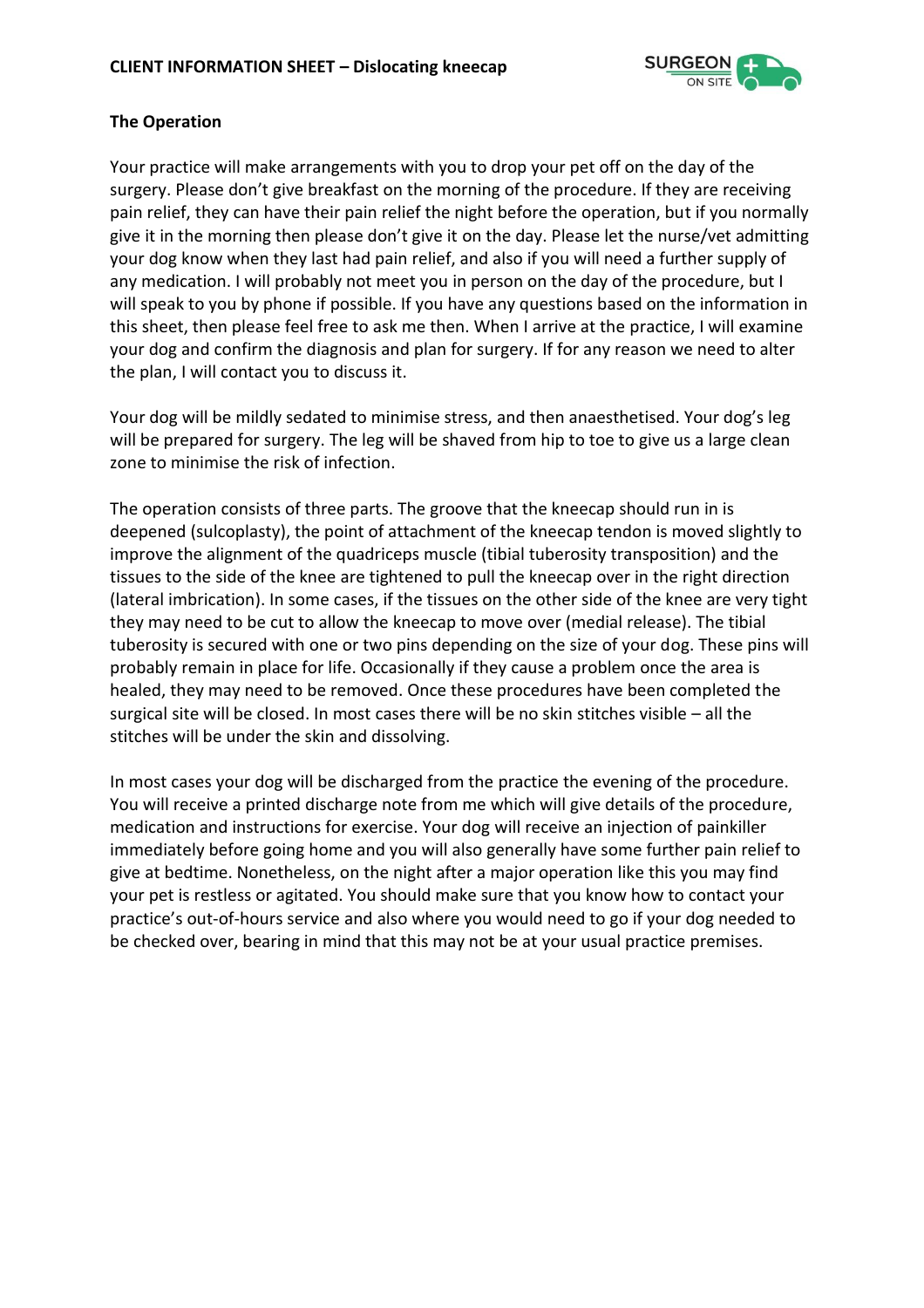

#### **EXERCISE & RECOVERY**

Before surgery, please obtain a crate or cage for your dog to be confined to. This should be about twice the size they need to lie down comfortably. It is sensible to familiarise your dog with the crate before surgery and you can help them feel settled inside by adding some of your worn clothing so the crate contains familiar smells. It is also beneficial to wash and clean all of their bedding that they will use so that this provides a cleaner environment for recovery after surgery.

Your dog will be strictly rested for the first 6 weeks after surgery, and it is very important that you enforce this at all times. They should be restricted within the cage when you are not with them or actively in control of them, and they should be kept on a short lead at all times when they are out of the cage. It is very important that they are not allowed to jump up on the furniture, play with other dogs, run around off the lead or go up any stairs.

A sling/towel under the abdomen can be used to aid mobility in the first few days after surgery, if required. This is more important for larger dogs or those who have problems with both back legs.

For the first 3 weeks after surgery your pet should only go out on a short lead for toileting to the garden 3-4 times per day for no more than 5-10 minutes. From week 4 after surgery they can start light exercise again and can be taken for two short walks a day always on a short lead. Start with 5 minute walks and gradually increase these up to 15 minutes by the end of week 6. You should concentrate on walking very slowly to encourage them to use the leg as much as possible in a controlled manner – this will ultimately speed up their full recovery. Allowing too much exercise too soon during recovery is one of the most common causes of problems with the recovery from this surgery.

Physiotherapy is an excellent way to get the best possible recovery after orthopaedic surgery. We will provide some initial physiotherapy guidance after surgery, and your vet will be able to advise further on this, but I would also thoroughly recommend seeing a veterinary physiotherapist to help with rehabilitation.

It is important that your pet is not allowed to lick or interfere with their surgical wound until it has healed – please use a buster collar to prevent this if required. Licking, or handling, of the surgical area before the surgery wound is healed is the most likely way of introducing post-operative infection.

Your vet will arrange for your pet to have follow-up x-rays taken to assess healing of the surgery – this is normally performed about 6 weeks after the original procedure. We will assess these x-rays and provide further instructions at this time. In most instances, we hope for pets to be able to end crate restriction in the house after this time, although still being prevented from jumping/climbing/etc., and to be able to have their lead exercise gradually increased with the aim of being back at normal levels of lead exercise by 12 weeks after surgery.